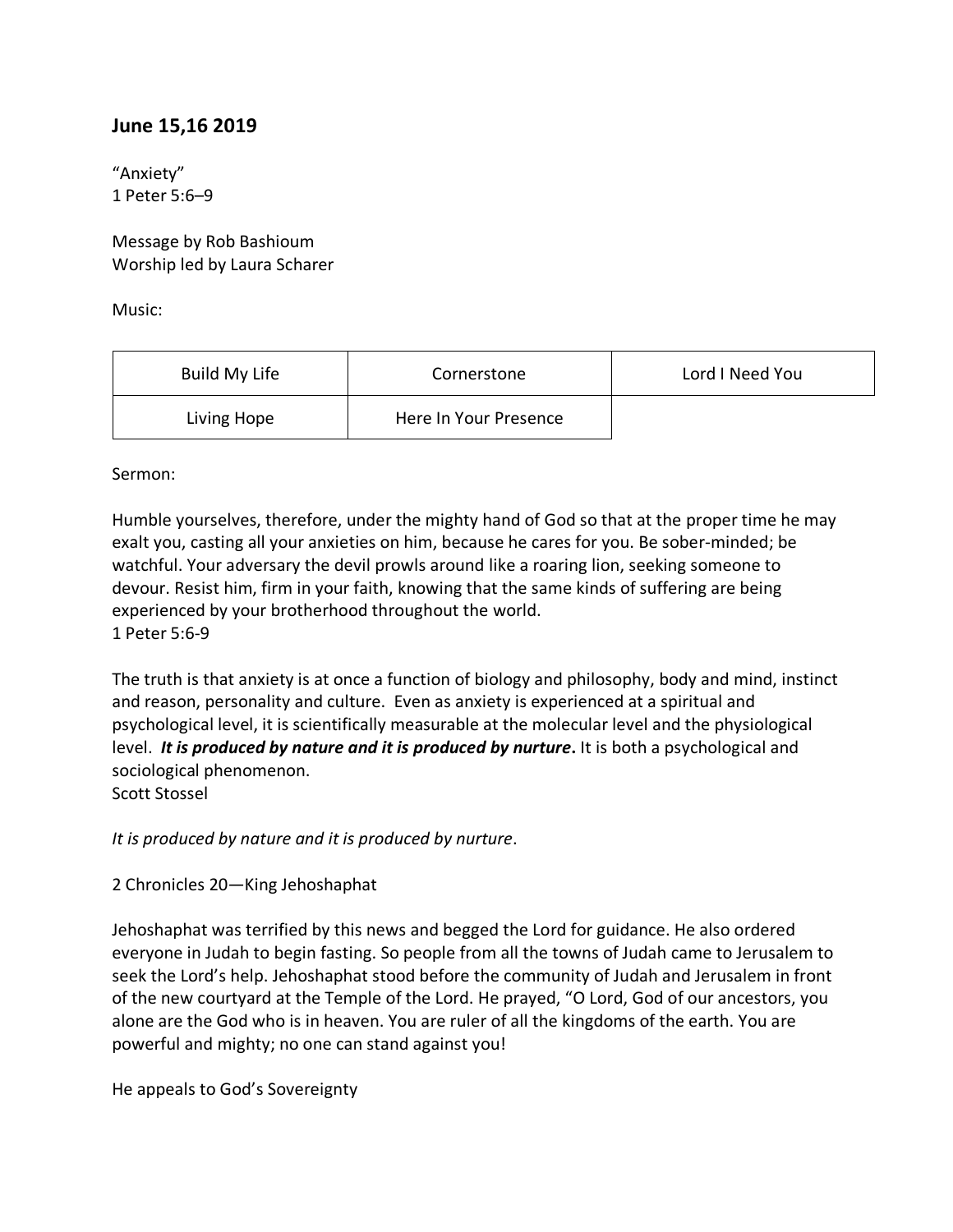Worship through the struggle.

"And now see what the armies of Ammon, Moab, and Mount Seir are doing. You would not let our ancestors invade those nations when Israel left Egypt, so they went around them and did not destroy them. Now see how they reward us! For they have come to throw us out of your land, which you gave us as an inheritance. O our God, won't you stop them? *We are powerless against this mighty army* that is about to attack us. *We do not know what to do,* but we are looking to you for help."

He admits: We are powerless…and we don't know what to do.

Casting your anxiety on God is not simply a step of obedience *after* you humble yourself—it is the process you take in order to humble yourself.

Humble yourselves, therefore, under the mighty hand of God so that at the proper time he may exalt you, casting all your anxieties on him, because he cares for you. Be sober-minded; be watchful. Your adversary the devil prowls around like a roaring lion, seeking someone to devour. Resist him, firm in your faith, knowing that the same kinds of suffering are being experienced by your brotherhood throughout the world. 1 Peter 5:6-9

As all the men of Judah stood before the Lord with their little ones, wives, and children, the Spirit of the Lord came upon one of the men standing there. His name was Jahaziel son of Zechariah, son of Benaiah, son of Jeiel, son of Mattaniah, a Levite who was a descendant of Asaph.

He said, "Listen, all you people of Judah and Jerusalem! Listen, King Jehoshaphat! This is what the Lord says: Do not be afraid! Don't be discouraged by this mighty army, for the battle is not yours, but God's. Tomorrow, march out against them. You will find them coming up through the ascent of Ziz at the end of the valley that opens into the wilderness of Jeruel. But you will not even need to fight. Take your positions; then stand still and watch the Lord's victory. He is with you, O people of Judah and Jerusalem. Do not be afraid or discouraged. Go out against them tomorrow, for the Lord is with you!"

He deals with the distress & anxiety in community.

"Give thanks to the Lord; his faithful love endures forever!"

I bless you with a fresh realization of God's sovereignty and majesty, may you find rest in His shadow.